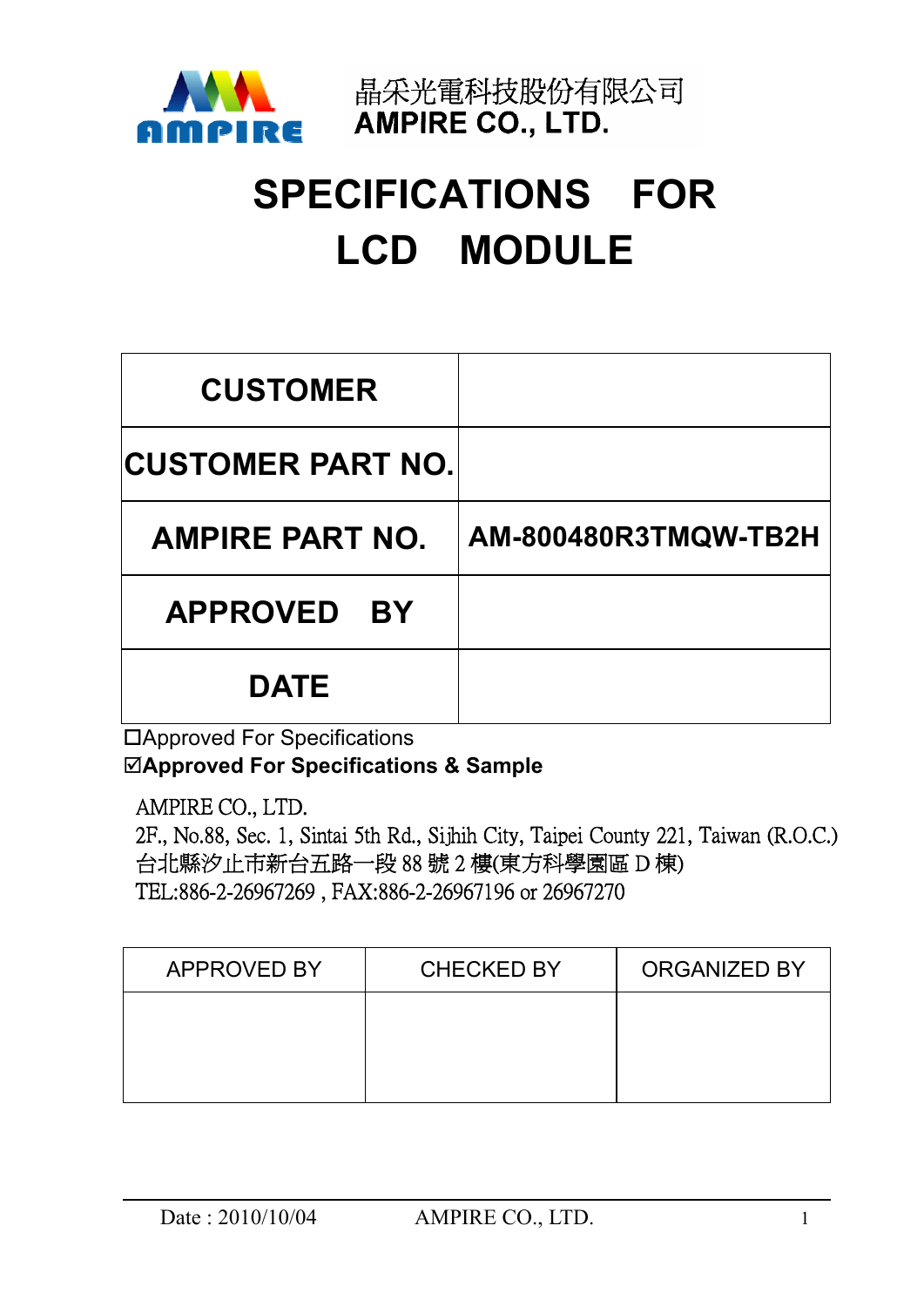## **RECORD OF REVISION**

| <b>Revision</b><br><b>Date</b> | Page | <b>Contents</b> | Editor |
|--------------------------------|------|-----------------|--------|
| 2010/10/04                     | $-$  | New Release     | Eric   |
|                                |      |                 |        |
|                                |      |                 |        |
|                                |      |                 |        |
|                                |      |                 |        |
|                                |      |                 |        |
|                                |      |                 |        |
|                                |      |                 |        |
|                                |      |                 |        |
|                                |      |                 |        |
|                                |      |                 |        |
|                                |      |                 |        |
|                                |      |                 |        |
|                                |      |                 |        |
|                                |      |                 |        |
|                                |      |                 |        |
|                                |      |                 |        |
|                                |      |                 |        |
|                                |      |                 |        |
|                                |      |                 |        |
|                                |      |                 |        |
|                                |      |                 |        |
|                                |      |                 |        |
|                                |      |                 |        |
|                                |      |                 |        |
|                                |      |                 |        |
|                                |      |                 |        |
|                                |      |                 |        |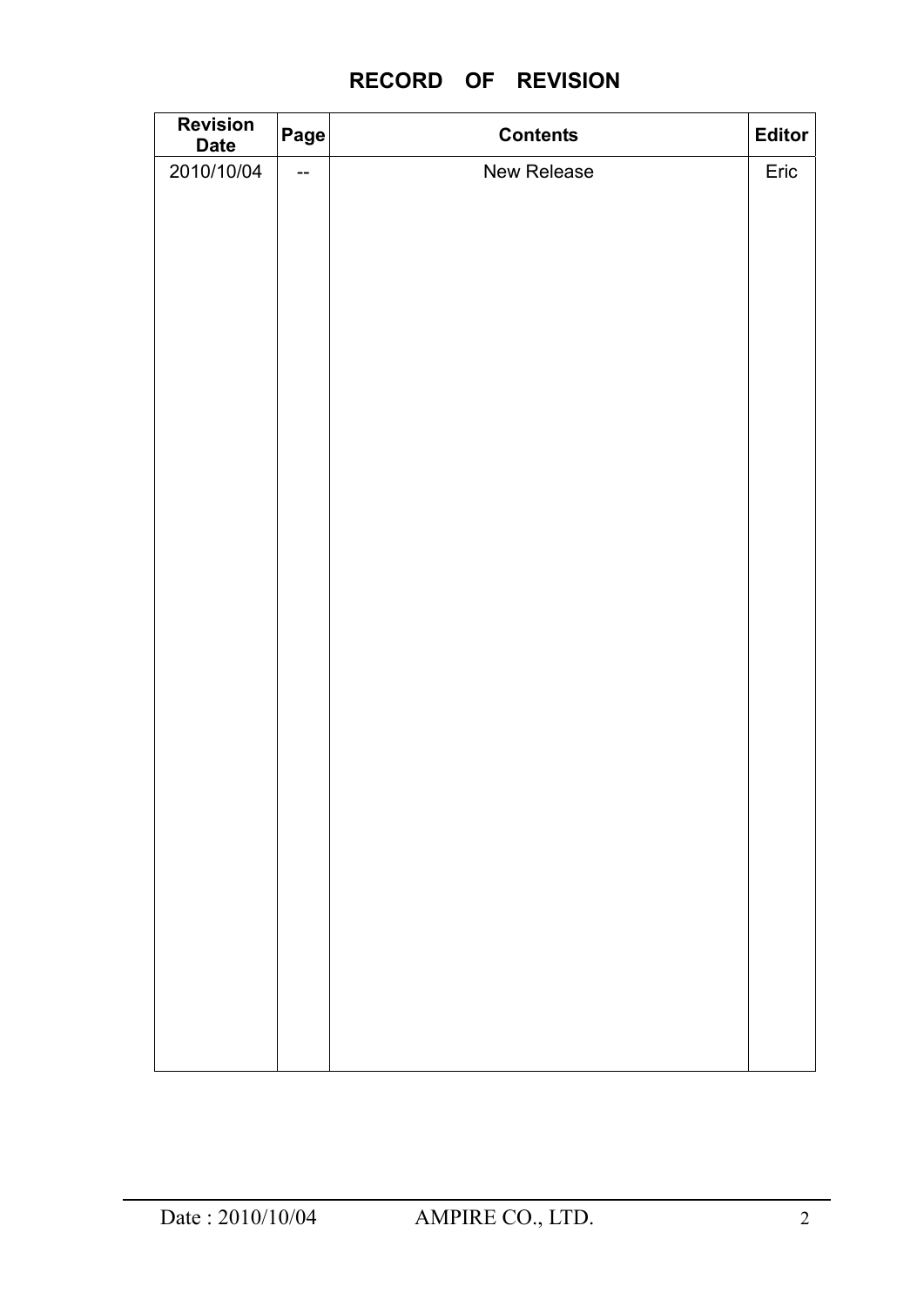## **1. INTRODUCTION**

Ampire Display Module is a color active matrix TFT-LCD that uses amorphous silicon TFT as a switching device . This model is composed of a TFT-LCD panel, timing controller and LED driver . This TFT-LCD has a high resolution (800(R.G.B) X 480) and can display up to 262,144 colors .

#### **1-1. Features**

- Ɣ 7" WVGA (16:9 diagonal) configuration
- Input interface voltage : 3.3V
- Data enable mode
- LED driver : 5V input
- LED Back-light is with FPC connection.
- 4-wire resistance touch panel

#### **1-2. Applications**

- Portable TV
- Car user DVD
- Industrial application
- HMI (Human machine interface)

### **2. PHYSICAL SPECIFICATIONS**

| Item                     | <b>Specifications</b>      | unit              |
|--------------------------|----------------------------|-------------------|
| Display resolution(dot)  | 800RGB (W) x 480(H)        | dots              |
| Active area              | 152.4 (W) x 91.44 (H)      | mm                |
| Pixel pitch              | $0.1905$ (W) x 0.1905 (H)  | mm                |
| Color configuration      | R.G.B Vertical stripe      |                   |
| <b>Overall dimension</b> | 165.0(W)x104.44(H)X8.32(T) | mm                |
| <b>Brightness</b>        | 400nit                     | cd/m <sup>2</sup> |
| Contrast ratio           | 400:1                      |                   |
| Backlight unit           | LED                        |                   |
| Display color            | 262,144                    | colors            |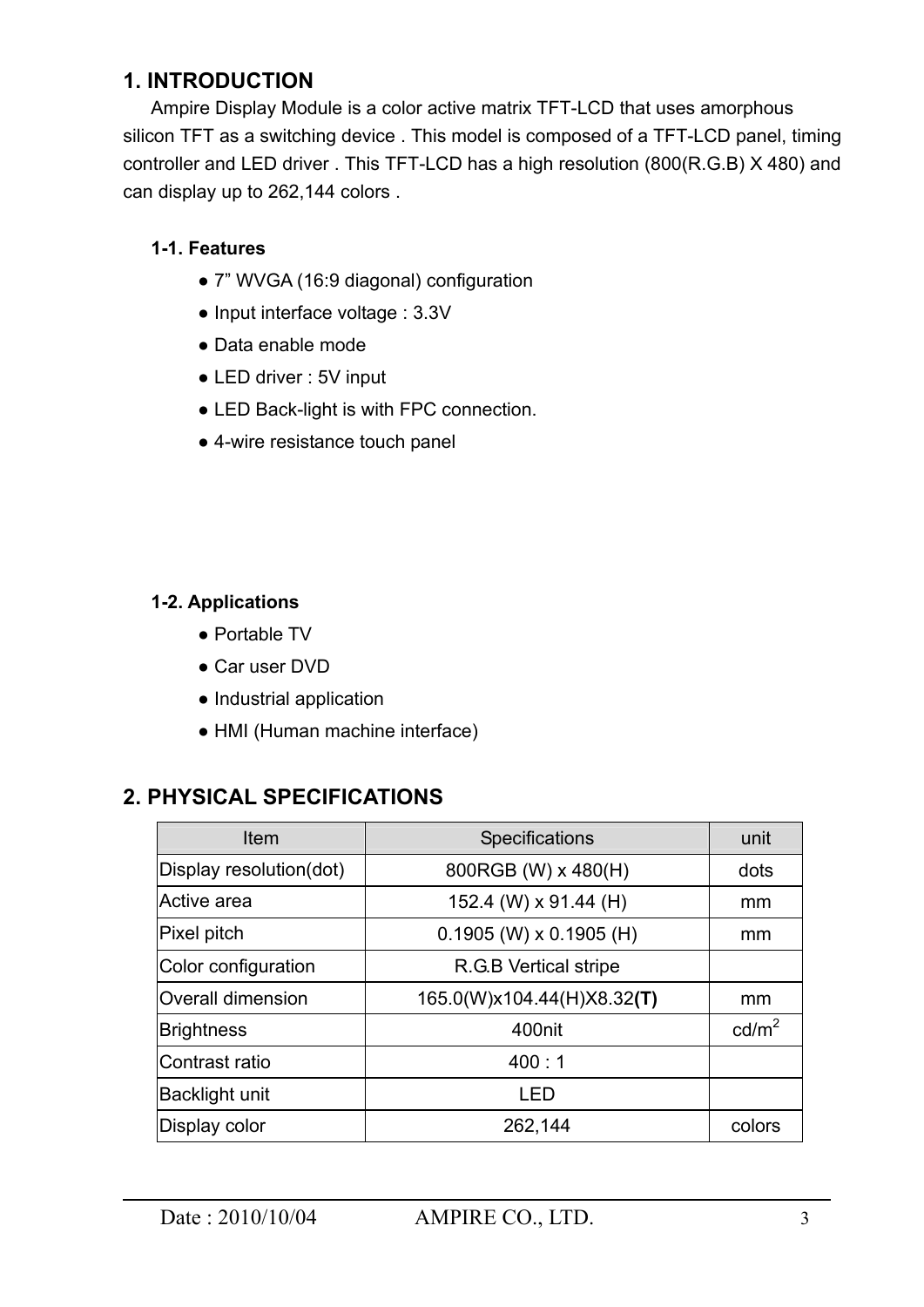# **3. ABSOLUTE MAX. RATINGS**

| <b>ITEM</b>                  | <b>SYMBOL</b>                                                    | <b>MIN</b> | <b>MAX</b> | <b>UNIT</b>         |
|------------------------------|------------------------------------------------------------------|------------|------------|---------------------|
| Power Supply Voltage for LCD | <b>Vcc</b>                                                       | $-0.5$     | 6.0        | v                   |
| Signal input voltage         | <b>DCLK</b><br>DE.<br>$R0\neg R5$<br>$G0 \sim G5$<br>$Bo$ ~ $b5$ | $-0.5$     | $VCC+0.3$  | V                   |
| <b>Operation Temperature</b> | Top                                                              | $-20$      | 70         | $\int_{0}^{\infty}$ |
| Storage Temperature          | Tstg                                                             | $-30$      | 80         | °C                  |

The following values are maximum operation conditions , If exceeded , it may cause faulty operation or damage

# **4. ELECTRICAL CHARACTERISTICS**

#### **4-1 TFT LCD Module voltage**

| <b>ITEM</b>                            |                                   | <b>SYMBOL</b>              | <b>MIN</b>     | <b>TYP</b> | <b>MAX</b>    | <b>UN</b><br>ΙT | <b>CONDITION</b>     |
|----------------------------------------|-----------------------------------|----------------------------|----------------|------------|---------------|-----------------|----------------------|
| For LCD                                | <b>Power Supply Voltage</b>       | <b>Vcc</b>                 | 3.0            | 3.3        | 3.6           | V               |                      |
| For LCD                                | <b>Power Supply Current</b>       | <b>Icc</b>                 |                | 170        | 220           | mA              | <b>Black pattern</b> |
|                                        | Input Voltage                     | $V_{IN}$                   | $\overline{0}$ |            | <b>Vcc</b>    | V               |                      |
| Logic<br>Input                         | <b>Threshold</b><br>Voltage(High) | V <sub>TH</sub>            | 0.7Vcc         |            | <b>Vcc</b>    | V               |                      |
| Voltage                                | <b>Threshold</b><br>Voltage(Low)  | $\mathsf{V}_{\mathsf{TL}}$ | 0              |            | $0.3$ Vcc     | V               |                      |
| <b>Power Supply Voltage</b><br>For LED |                                   | <b>VLED</b>                | 4.5            | 5.0        | 5.5           | V               |                      |
| <b>Power Supply Current</b><br>For LED |                                   | <b>ILED</b>                |                | 480        | 420           | mA              | VLED=5V              |
| ADJ signal frequency                   |                                   | f <sub>PWM</sub>           | 100            |            | 1K            | Hz              |                      |
| ADJ signal logic level<br>High         |                                   | <b>VIH</b>                 | 2V             |            | (VLED)<br>5.0 | $\vee$          |                      |
|                                        | ADJ signal logic level<br>Low     | VIL                        | $\overline{0}$ |            | 0.5           | V               |                      |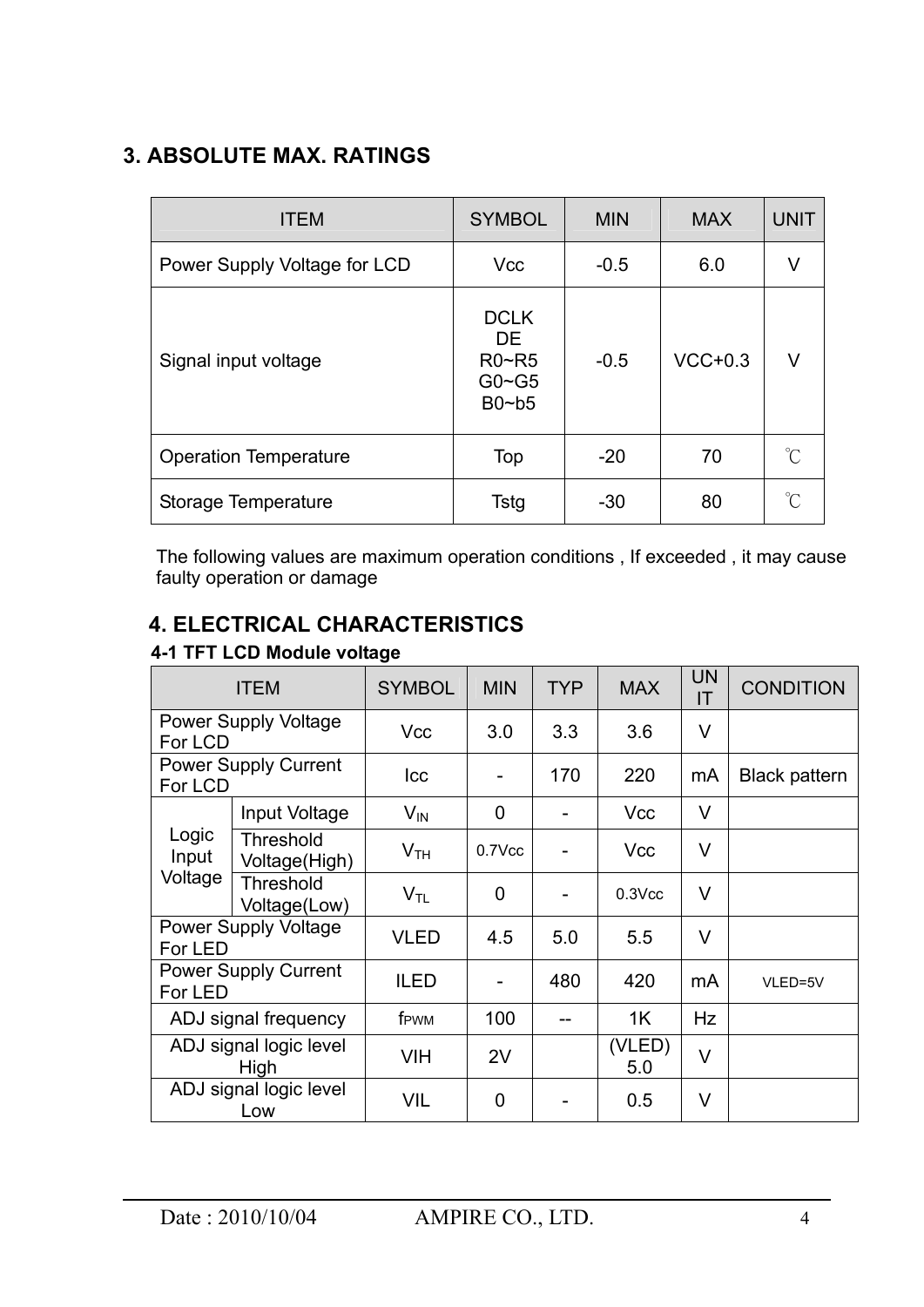#### **4-2 LED Driving Conditions**

| <b>ITEM</b>                  | <b>SYMBOL</b>              | <b>MIN</b> | <b>TYP</b>        | <b>MAX</b> | <b>UNIT</b> | <b>CONDITION</b>   |
|------------------------------|----------------------------|------------|-------------------|------------|-------------|--------------------|
| <b>LED Backlight Voltage</b> | $\mathsf{V}_{\mathsf{BL}}$ | 8.4        | $\qquad \qquad -$ | 10.8       |             | For reference      |
| <b>LED Backlight Current</b> | <b>I</b> BL                | -          | 180               |            | mA          | Ta= $25^{\circ}$ C |
| <b>LED Life Time</b>         |                            |            | 50K               |            | Hr          | Note*              |

Note\* : Brightness to be decreased to 50% of the initial value.



The constant current source is needed for white LED back-light driving. When LCM is operated over 60°C ambient temperature, the  $I_{BL}$  of the LED back-light should be adjusted to 135mA max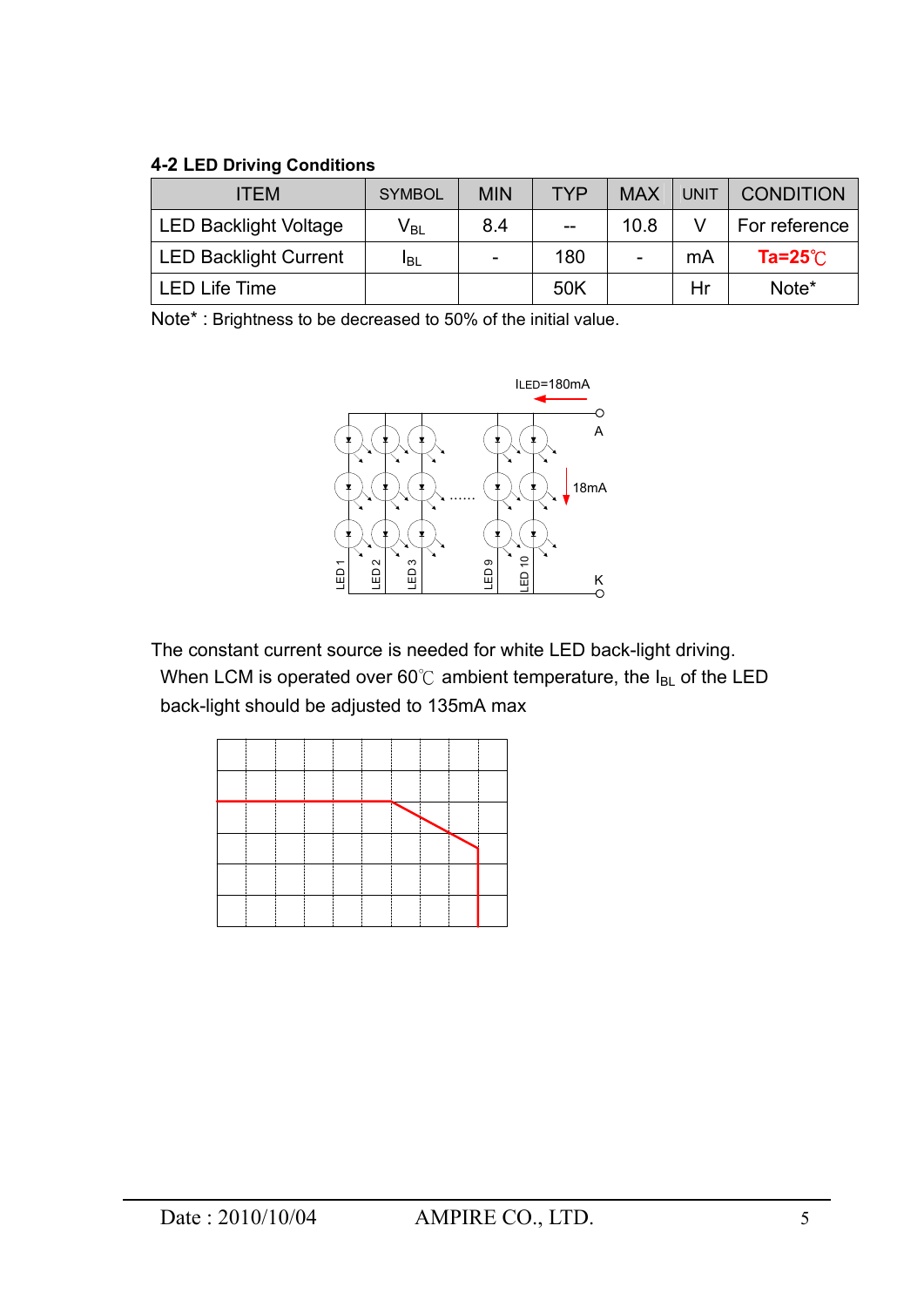#### **4-3 Touch panel Electrical specification**

| <b>Parameter</b>             | <b>Condition</b> | <b>Standard Value</b> |  |  |
|------------------------------|------------------|-----------------------|--|--|
| Terminal Resistance          | X Axis           | $200 \sim 900 \Omega$ |  |  |
|                              | <b>Y Axis</b>    | 160 ~ 640 $\Omega$    |  |  |
| <b>Insulating Resistance</b> | <b>DC 25 V</b>   | More than $20M\Omega$ |  |  |
| Linearity                    |                  | $\leq$ 1.5 %          |  |  |
| Notes life by Pen            | Note a           | 100,000 times(min)    |  |  |
| Input life by finger         | Note b           | 1,000,000 times (min) |  |  |

#### **Note A .**

Notes area for pen notes life test is 10 x 9 mm.

Size of word is 7.5 x 6.75

Shape of pen end : R0.8mm

Load : 250 g

#### **Note B**

By Silicon rubber tapping at same point

Shape of rubber end : R8mm

Load : 250gf

Frequency : 5 Hz

#### **Interface**

| No. | Symbol | <b>Function</b>                     |
|-----|--------|-------------------------------------|
|     | Y2     | Touch Panel Top Signal in Y Axis    |
| 2   | X2     | Touch Panel Right Signal in X Axis  |
| 3   | Y1     | Touch Panel Bottom Signal in Y Axis |
|     | Χ1     | Touch Panel Left Signal in X Axis   |

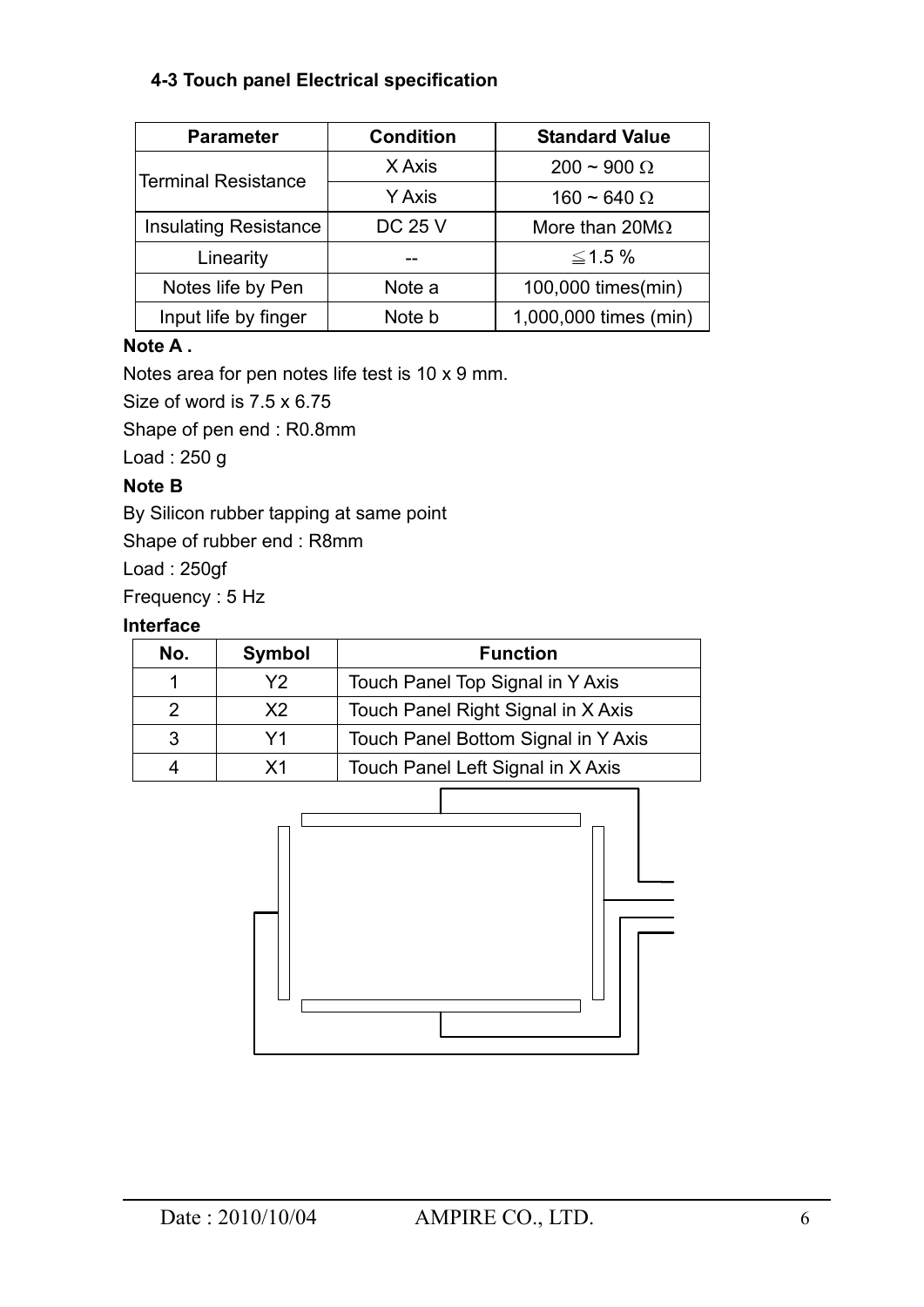## **5. INTERFACE**

| Pin No         | Symbol         | Function                            |
|----------------|----------------|-------------------------------------|
| 1              | <b>LGND</b>    | <b>LED Driver Ground</b>            |
| $\overline{2}$ | <b>LGND</b>    | <b>LED Driver Ground</b>            |
| 3              | <b>ADJ</b>     | <b>Adjust for LED Brightness</b>    |
| $\overline{4}$ | <b>VLED</b>    | Power supply for LED (5V)           |
| 5              | <b>VLED</b>    | Power supply for LED (5V)           |
| 6              | <b>VLED</b>    | Power supply for LED (5V)           |
| $\overline{7}$ | <b>VCC</b>     | Power supply for LCD (3.3V)         |
| 8              | <b>VCC</b>     | Power supply for LCD (3.3V)         |
| 9              | DE             | Data Enable Timing Signal           |
| 10             | <b>GND</b>     | Ground                              |
| 11             | <b>GND</b>     | Ground                              |
| 12             | <b>GND</b>     | Ground                              |
| 13             | B <sub>5</sub> | Blue data (MSB)                     |
| 14             | B4             | Blue data                           |
| 15             | B <sub>3</sub> | Blue data                           |
| 16             | <b>GND</b>     | Ground                              |
| 17             | B <sub>2</sub> | Blue data                           |
| 18             | <b>B1</b>      | Blue data                           |
| 19             | B <sub>0</sub> | Blue data (LSB)                     |
| 20             | <b>GND</b>     | Ground                              |
| 21             | G <sub>5</sub> | Green data (MSB)                    |
| 22             | G <sub>4</sub> | Green data                          |
| 23             | G <sub>3</sub> | Green data                          |
| 24             | <b>GND</b>     | Ground                              |
| 25             | G <sub>2</sub> | Green data                          |
| 26             | G <sub>1</sub> | Green data                          |
| 27             | G <sub>0</sub> | Green data (LSB)                    |
| 28             | <b>GND</b>     | Ground                              |
| 29             | R <sub>5</sub> | Red data (MSB)                      |
| 30             | R4             | Red data                            |
| 31             | R <sub>3</sub> | Red data                            |
| 32             | <b>GND</b>     | Ground                              |
| 33             | R <sub>2</sub> | Red data                            |
| 34             | R1             | Red data                            |
| 35             | R <sub>0</sub> | Red data (LSB)                      |
| 36             | <b>GND</b>     | Ground                              |
| 37             | <b>GND</b>     | Ground                              |
| 38             | <b>DCLK</b>    | Data Clock                          |
| 39             | <b>NC</b>      | No Connection (need to be floating) |
| 40             | NC             | No Connection (need to be floating) |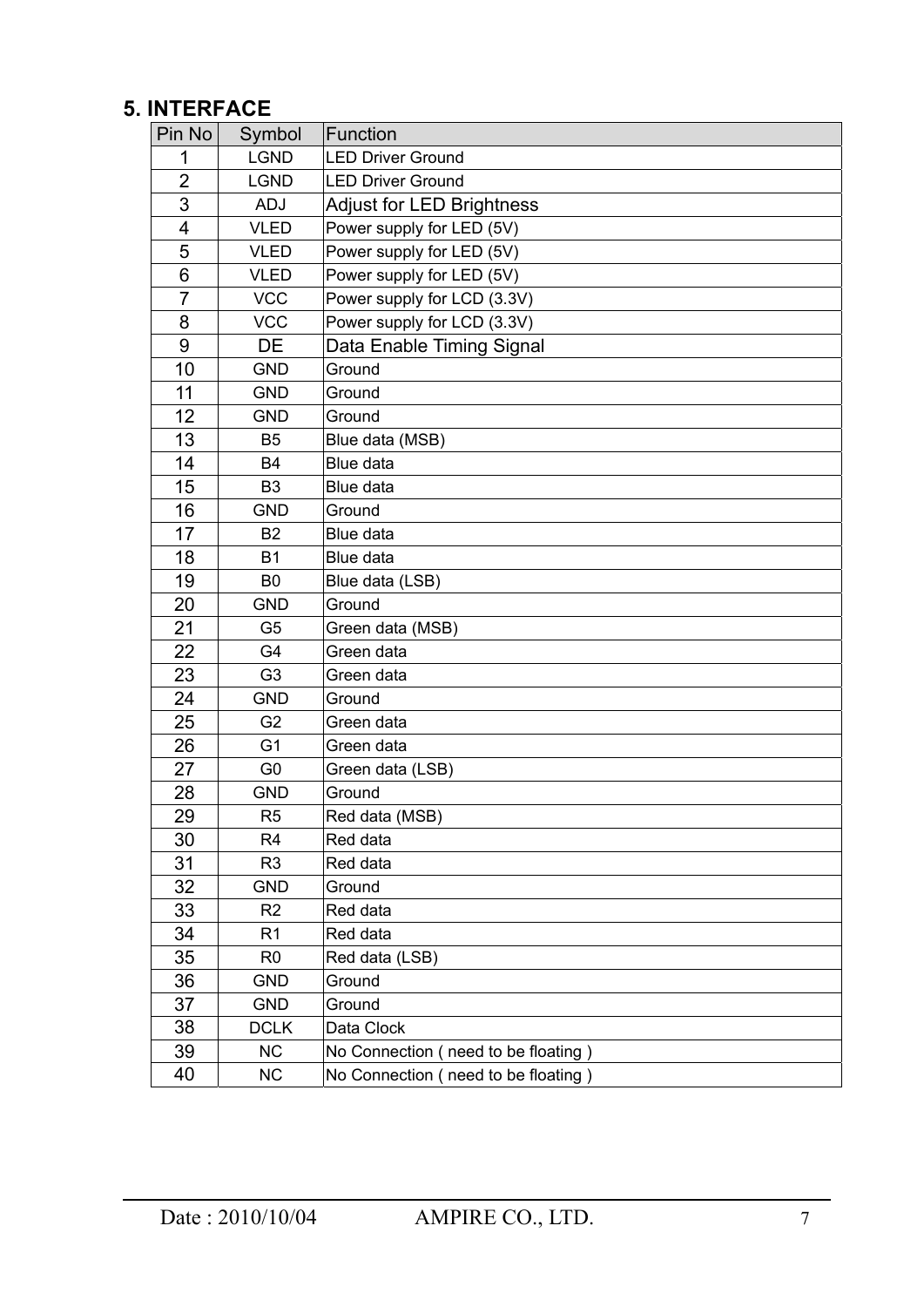**Note1:** ADJ is PWM signal input. It is for brightness control.



 $F=\sim20K$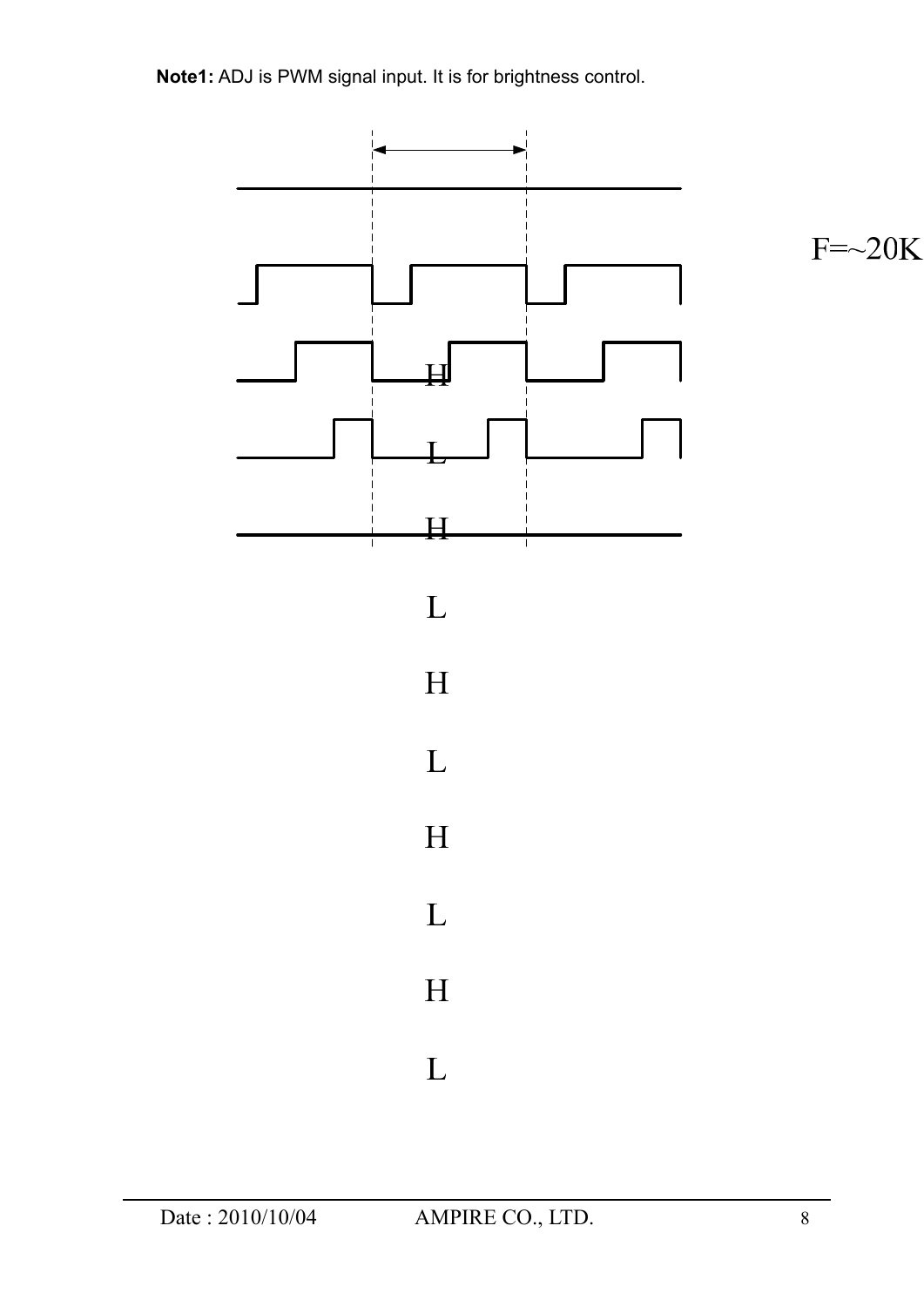## **6. OPTICAL CHARACTERISTICS**

| <b>Item</b>             |             | <b>Symbol</b>             | <b>Condition</b>            | Min.  | Typ.  | Max.  | <b>Unit</b>     | <b>Note</b> |  |
|-------------------------|-------------|---------------------------|-----------------------------|-------|-------|-------|-----------------|-------------|--|
| Viewing<br>Angle        | Front       | $\theta$ f                | $CR \ge 10$                 | 55    | 60    |       |                 |             |  |
|                         | <b>Back</b> | $\theta$ b                |                             | 55    | 60    | --    |                 | (1)(2)(3)   |  |
|                         | Left        | $\theta$                  |                             | 65    | 70    |       | deg.            |             |  |
|                         | Right       | $\theta$ r                |                             | 65    | 70    |       |                 |             |  |
| Contrast ratio          |             | <b>CR</b>                 | $\Theta = \Phi = 0^{\circ}$ | 250   | 400   | --    | --              | (1)(3)      |  |
| <b>Response Time</b>    |             | $\mathsf{T}_{\mathsf{r}}$ | $\Theta = \Phi = 0^\circ$   |       | 5     | 10    | ms              | (1)(4)      |  |
|                         |             | $T_{\rm f}$               |                             |       | 11    | 16    | ms              | (1)(4)      |  |
| Color                   | White       | Wx                        |                             | 0.239 | 0.299 | 0.359 |                 |             |  |
| chromaticity            |             | Wy                        |                             | 0.268 | 0.328 | 0.388 |                 | (1)         |  |
| Luminance               |             | L                         | $\Theta = \Phi = 0^\circ$   | --    | 400   | $- -$ | $\text{cd/m}^2$ | (1)(5)      |  |
| Luminance<br>Uniformity |             | ΔL                        | $\Theta = \Phi = 0^\circ$   | 70    | --    |       | $\%$            | (1)(5)(6)   |  |

Note 1: Ta=25°C. To be measured on the center area of panel after 10 minutes operation.

Note 2: Definition of Viewing Angle



Note 3: Definition of contrast ratio:

Contrast ratio is calculated with the following formula.

 Contrast ratio(CR)= Photo detector output when LCD is at "White" state Photo detector Output when LCD is at "Black" state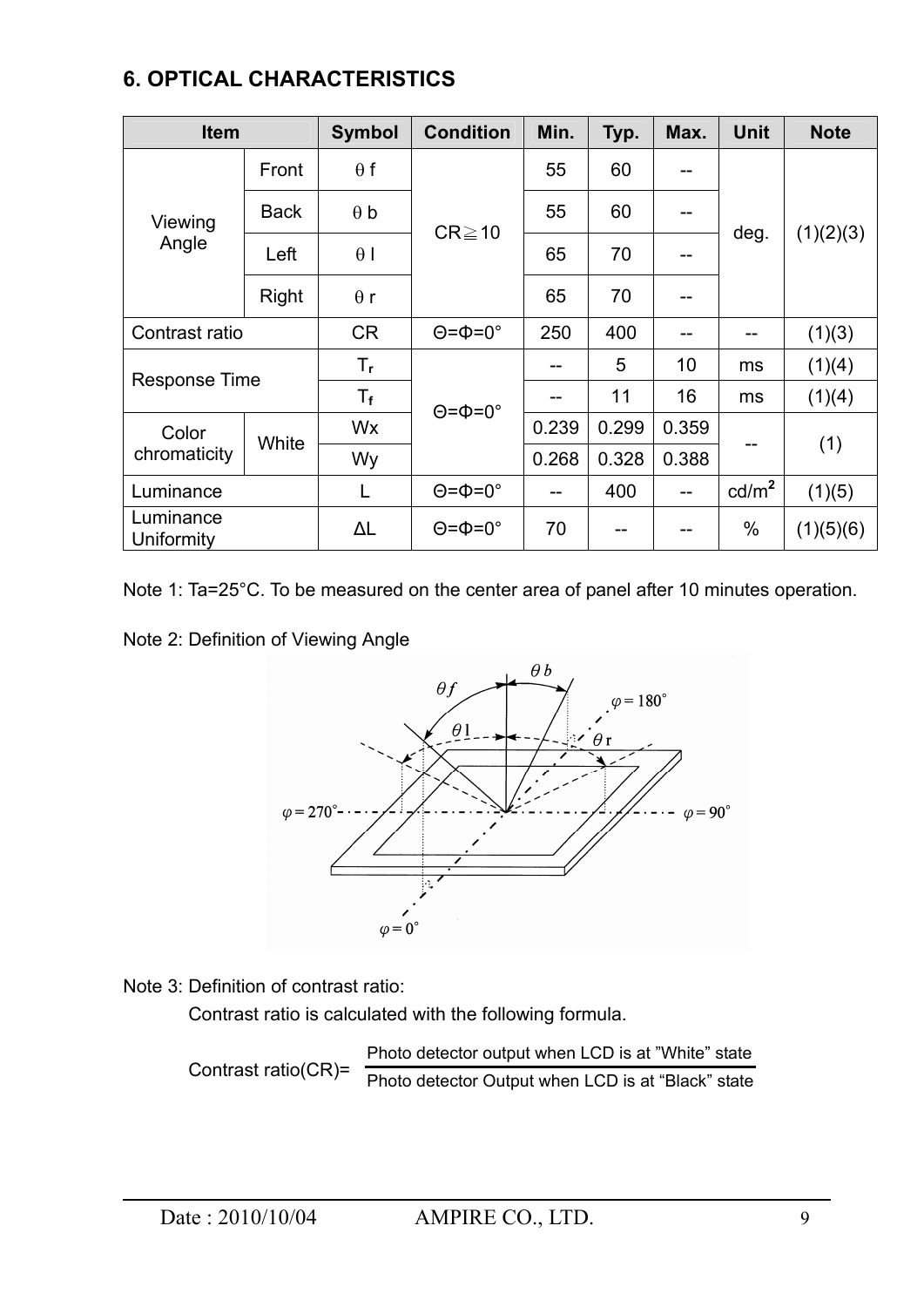Note 4: Definition of response time:

 The output signals of photo detector are measured when the input signals are changed from "black" to "white"(falling time) and from "white" to "black" (rising time) respectively. The response time is defined as the time interval between the 10% and 90% of amplitudes. Refer to figure as below.



Note 5 : Luminance is measured at point 5 of the display.





 $C$ urront

 $\Delta L = [$  L(min.) of 9 points / L(max.) of 9 points] X 100%

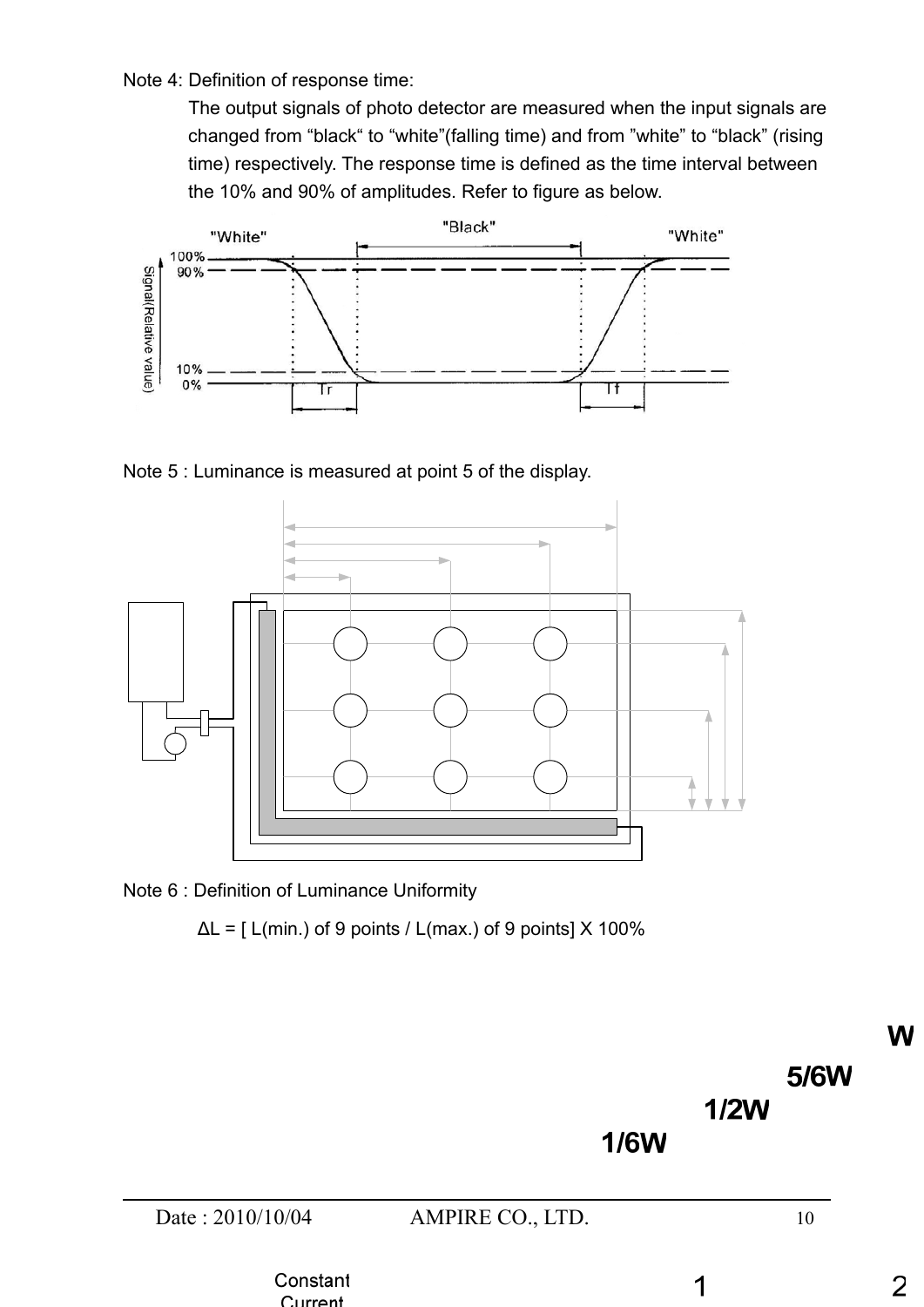# **7. INPUT SIGNAL ( DE ONLY MODE )**

|                       | Symbol                  |      | <b>Unit</b> |      |             |
|-----------------------|-------------------------|------|-------------|------|-------------|
| <b>Parameter</b>      |                         | Min. | Typ.        | Max. |             |
| Data setup time       | Tdsu                    | 6    |             |      | ns          |
| Data hold time        | Tdhd                    | 6    |             |      | Tcph        |
| DE setup time         | Tesu                    | 6    |             |      | Tcph        |
| <b>CLK</b> frequency  | FCPH                    |      | 33.26       |      | <b>MHz</b>  |
| <b>CLK</b> period     | <b>T</b> CPH            |      | 30.06       |      | ns          |
| CLK pulse duty        | <b>T</b> <sub>CWH</sub> | 40   | 50          | 60   | ℅           |
| DE period             | TDEH+TDEL               | 1000 | 1056        | 1200 | <b>TCPH</b> |
| DE pulse width        | <b>T</b> <sub>DEH</sub> |      | 800         |      | <b>TCPH</b> |
| DE frame blanking     | <b>T</b> DEB            | 10   | 45          | 110  | TDEH+TDEL   |
| <b>DE</b> frame width | T <sub>DE</sub>         |      | 480         |      | TDEH+TDEL   |

Note: We suggest using the typical value, so it can have better performance.

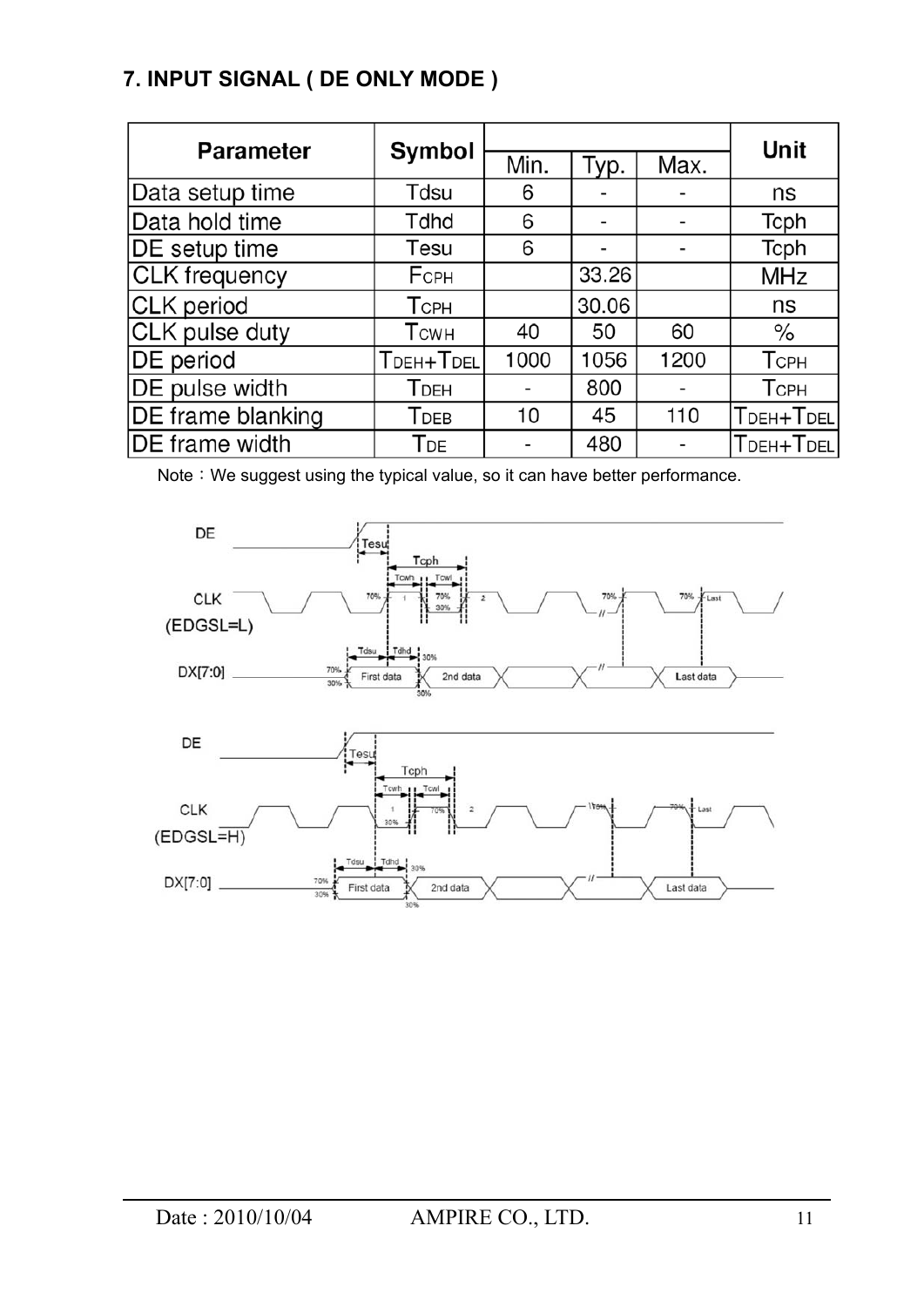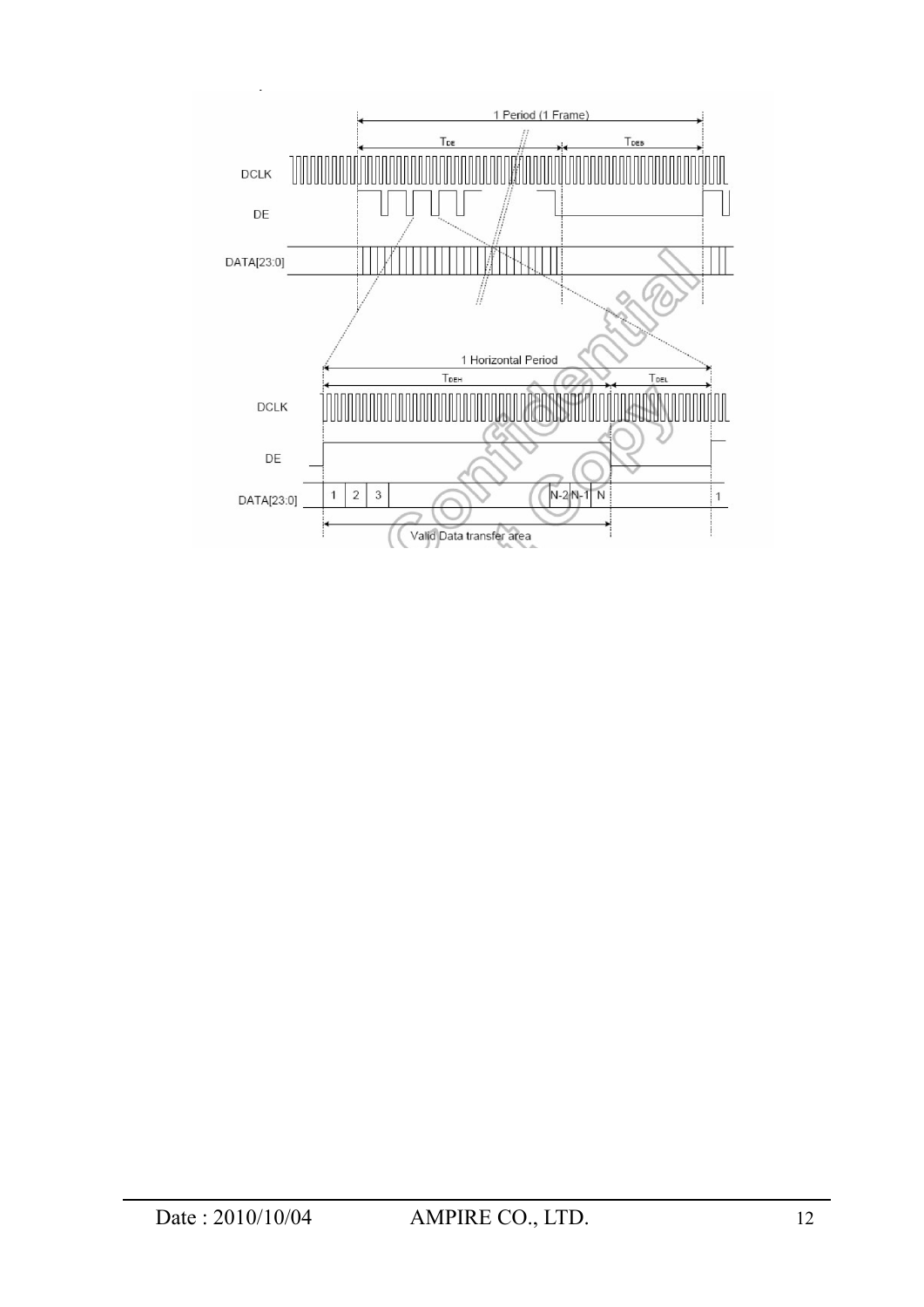## **8. BLOCK DIAGRAM**

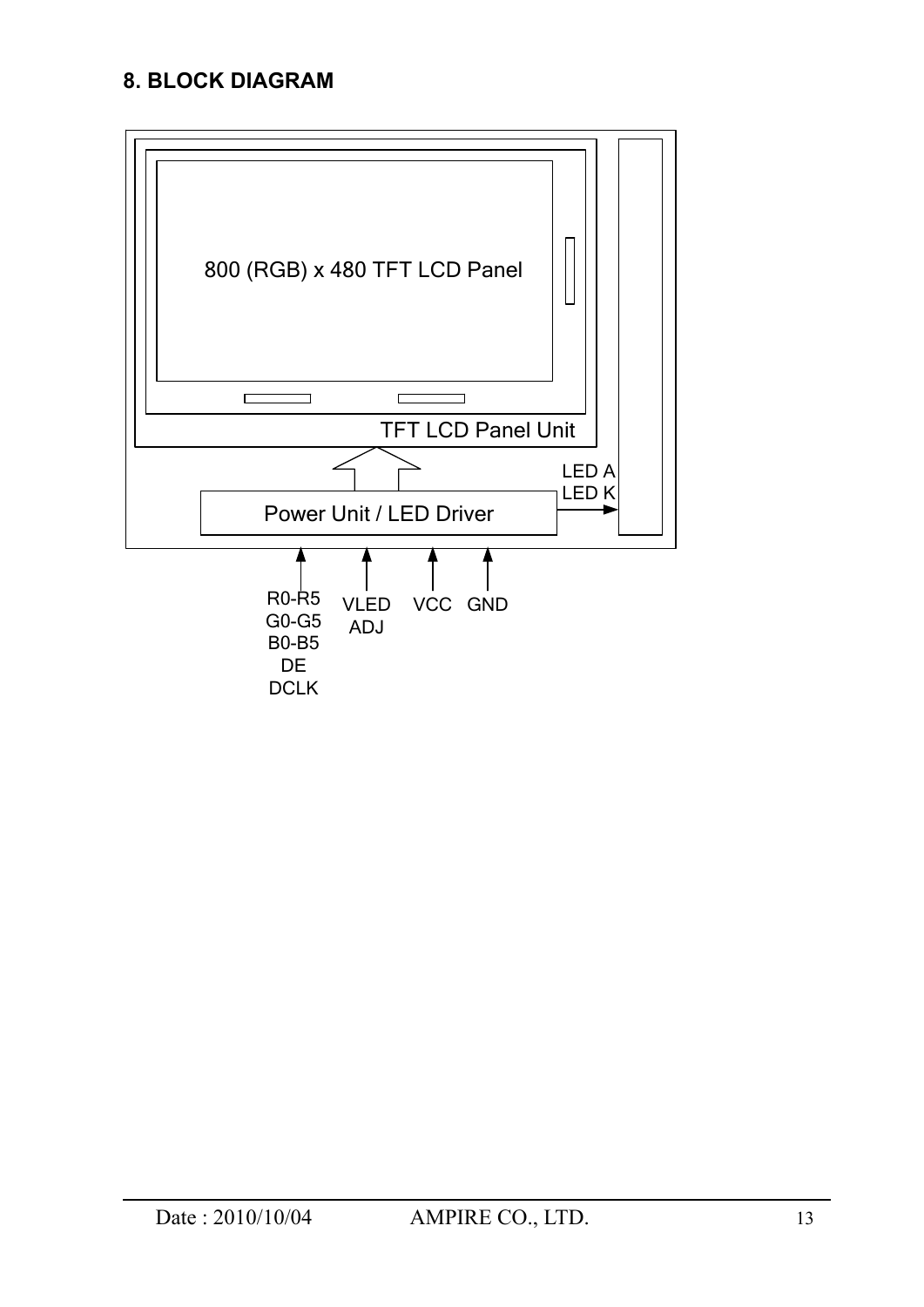## 9. **QUALITY AND RELIABILITY**

## 9.1 TEST CONDITIONS

 Tests should be conducted under the following conditions : Ambient temperature :  $25 \pm 5$ °C Humidity :  $60 \pm 25\%$  RH.

## 9.2 SAMPLING PLAN

 Sampling method shall be in accordance with MIL-STD-105E , level II, normal single sampling plan .

## 9.3 ACCEPTABLE QUALITY LEVEL

 A major defect is defined as one that could cause failure to or materially reduce the usability of the unit for its intended purpose. A minor defect is one that does not materially reduce the usability of the unit for its intended purpose or is an infringement from established standards and has no significant bearing on its effective use or operation.

## 9.4 APPEARANCE

 An appearance test should be conducted by human sight at approximately 30 cm distance from the LCD module under florescent light. The inspection area of LCD panel shall be within the range of following limits.

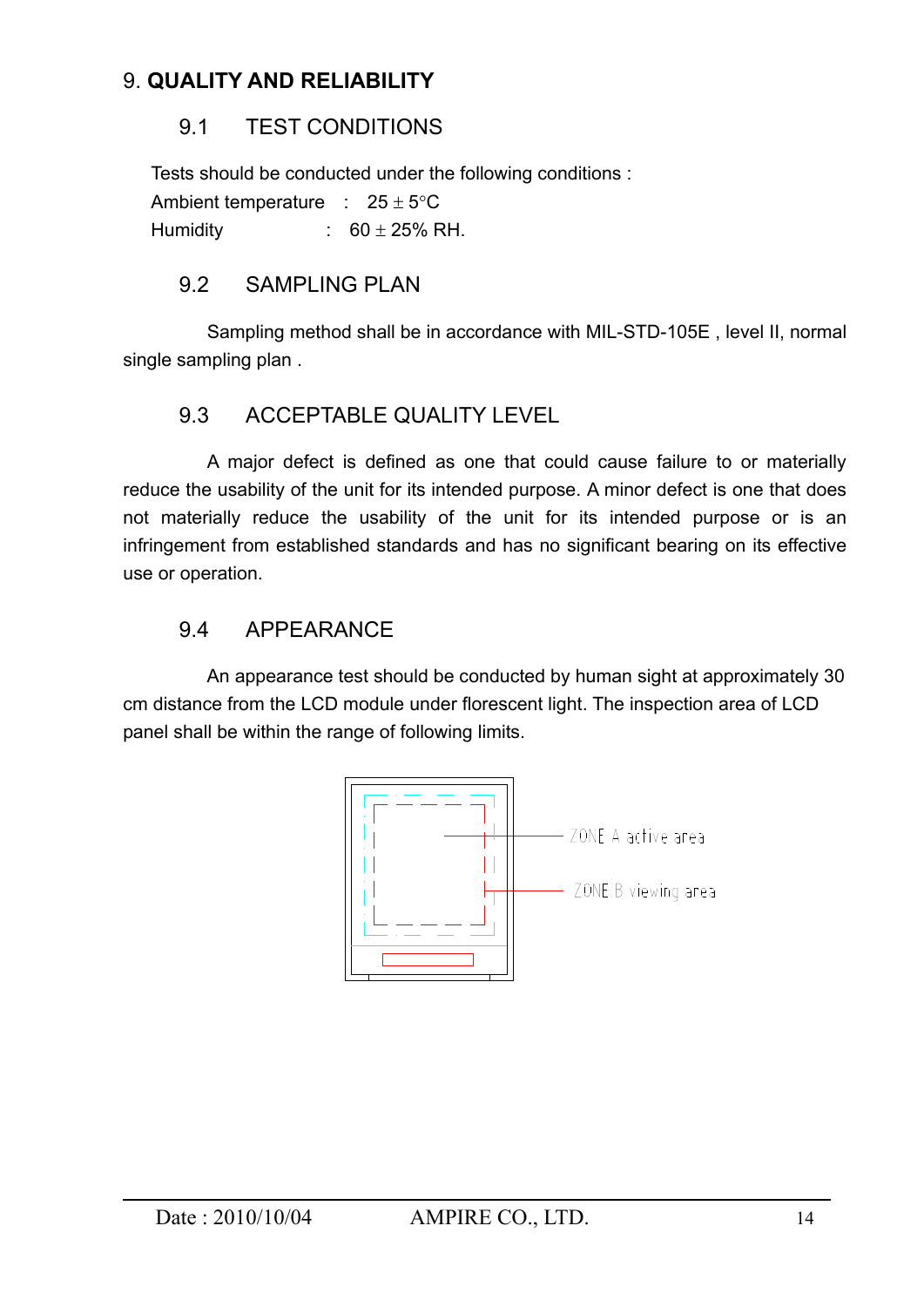| <b>Defect Type</b>             |                               | Limit                      |                                                         |                                       |       |                                                              |                                  | <b>Note</b>        |     |
|--------------------------------|-------------------------------|----------------------------|---------------------------------------------------------|---------------------------------------|-------|--------------------------------------------------------------|----------------------------------|--------------------|-----|
|                                |                               |                            | $\phi$ < 0.15mm                                         |                                       |       |                                                              |                                  | Ignore             |     |
|                                |                               | Spot                       |                                                         | 0.15mm $\leq \phi \leq 0.5$ mm        |       |                                                              |                                  | $N \leq 4$         | (1) |
|                                |                               |                            | $0.5$ mm $<$ $\varphi$                                  |                                       |       |                                                              |                                  | $N=0$              |     |
|                                |                               | Fiber                      | 0.1mm $\leq$ $0.5$ mm,<br>$L \leq 1.5$ mm               |                                       |       |                                                              |                                  | $N \leq 4$         | (1) |
| <b>Visual</b><br><b>Defect</b> | Internal                      |                            |                                                         | 1.0mm $\langle W, 1.5$ mm $\langle L$ |       |                                                              |                                  | $N=0$              |     |
|                                |                               | Polarizer<br><b>Bubble</b> | $\phi$ < 0.15mm                                         |                                       |       |                                                              |                                  | Ignore             |     |
|                                |                               |                            |                                                         | 0.15mm $\leq \phi \leq 0.5$ mm        |       |                                                              |                                  | $N \leq 4$         | (1) |
|                                |                               |                            | $0.5$ mm $<$ $\varphi$                                  |                                       |       |                                                              | $N=0$                            |                    |     |
|                                |                               | Mura                       | It' OK if mura is slight visible through<br>6%ND filter |                                       |       |                                                              |                                  |                    |     |
| Electrical<br><b>Defect</b>    |                               |                            |                                                         | A Grade<br><b>B</b> Grade             |       |                                                              |                                  |                    |     |
|                                |                               | <b>Bright Dot</b>          | $\mathsf{C}$                                            | $\Omega$<br>Area Area                 | Total | $\mathsf{C}$                                                 | O<br>Area Area                   | Total              | (3) |
|                                |                               |                            |                                                         |                                       |       | $N \leq 0  N \leq 2  N \leq 2  N \leq 2  N \leq 3  N \leq 5$ |                                  |                    | (2) |
|                                |                               | Dark Dot                   |                                                         |                                       |       | $N \leq 2 N \leq 4 N \leq 4 N \leq 3 N \leq 5 N \leq 8$      |                                  |                    |     |
|                                |                               | <b>Total Dot</b>           |                                                         | $N \leq 4$                            |       |                                                              | $N \leq 5$ $N \leq 6$ $N \leq 8$ |                    | (2) |
|                                | Two Adjacent Dot              |                            | $N \leq 0$                                              | pair                                  | pair  | $N \leq 1   N \leq 1   N \leq 1   N \leq 1  $<br>pair        | pair                             | $N \leq 1$<br>pair | (4) |
|                                | Three or More Adjacent<br>Dot |                            | <b>Not Allowed</b>                                      |                                       |       |                                                              |                                  |                    |     |
|                                | Line Defect                   |                            | <b>Not Allowed</b>                                      |                                       |       |                                                              |                                  |                    |     |

## 9.5 Incoming Inspection Standard

(1) One pixel consists of 3 sub-pixels, including R,G, and B dot.(Sub-pixel = Dot) (2) LITTLE BRIGHT DOT acceptable under 6% ND-Filter

**[Note1]** W : Width[mm], L : Length[mm], N : Number, φ: Average Diameter



**[Note2]** Bright dot is defined through 6% transmission ND Filter as following.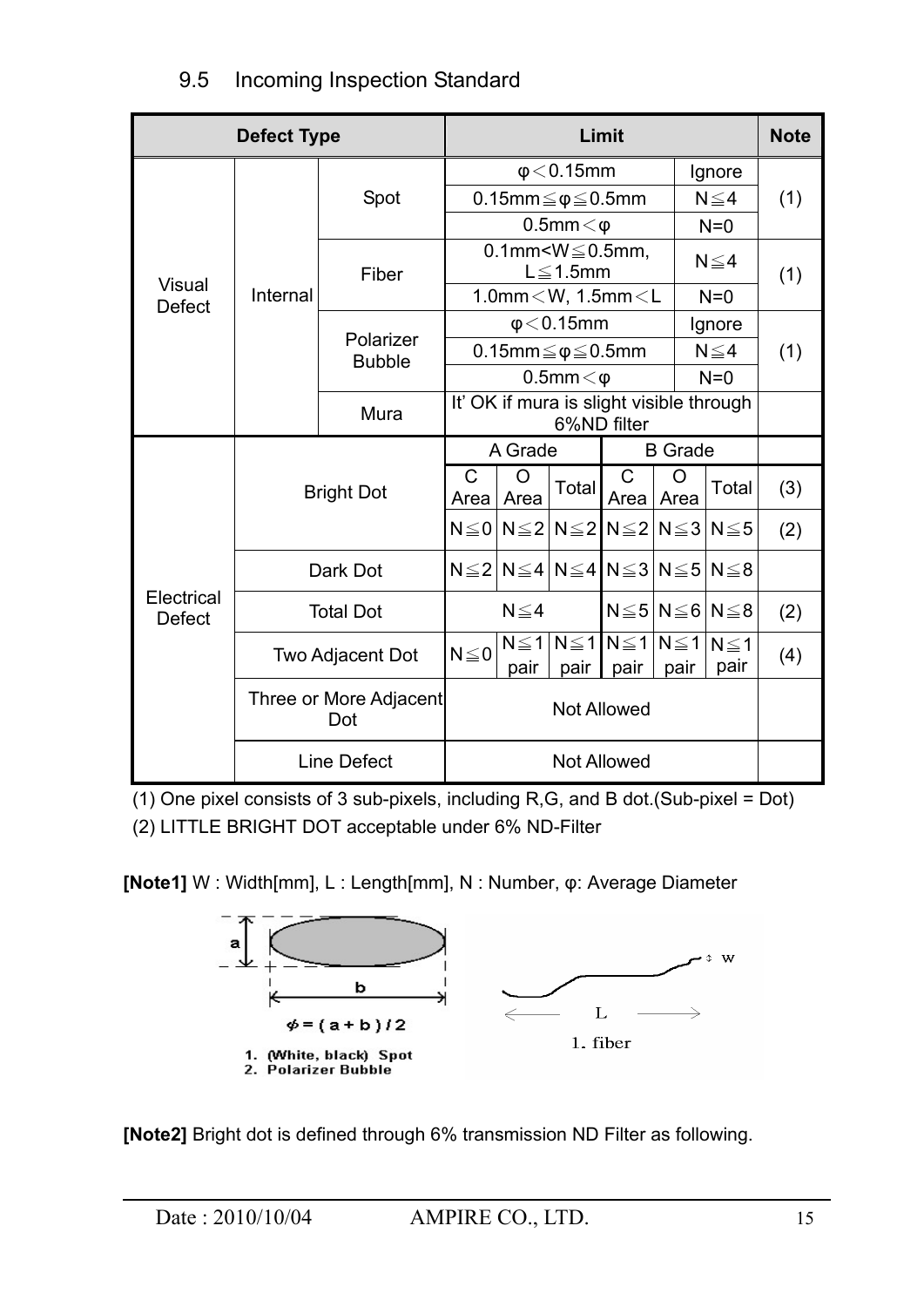

#### **[Note4]**

Judge defect dot and adjacent dot as following. Allow below (as A, B, C and D status) adjacent defect dots, including bright and dart adjacent dot. And they will be counted 2 defect dots in total quantity.



- (1) The defects that are not defined above and considered to be problem shall be reviewed and discussed by both parties.
- (2) Defects on the Black Matrix, out of Display area, are not considered as a defect or counted.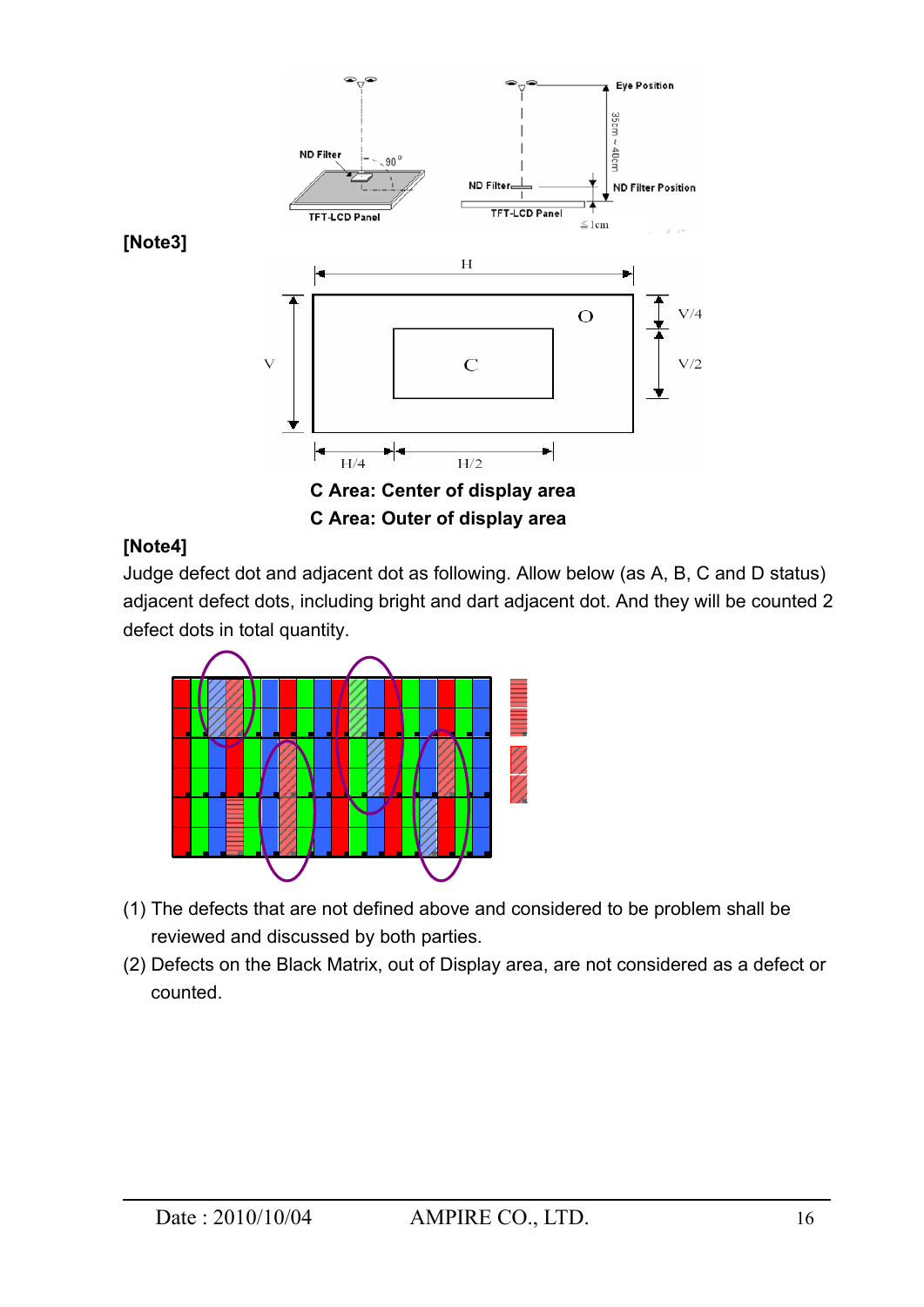## **9.6 RELIABILITY TEST CONDITIONS**

| <b>Test Item</b>                 | <b>Test Conditions</b>                                                                                                           |     |  |  |
|----------------------------------|----------------------------------------------------------------------------------------------------------------------------------|-----|--|--|
| High<br>Temperature<br>Operation | 70 $\pm$ 3°C, Dry t=240 hrs                                                                                                      |     |  |  |
| Temperature<br>Low<br>Operation  | -20 $\pm$ 3°C, Dry t=240 hrs                                                                                                     |     |  |  |
| <b>High Temperature Storage</b>  | $80\pm3$ °C, Dry t=240 hrs                                                                                                       | 1,2 |  |  |
| Low Temperature Storage          | -30 $\pm$ 3°C, Dry t=240 hrs                                                                                                     | 1,2 |  |  |
| <b>Thermal Shock Test</b>        | $-20^{\circ}$ C ~ 25 $^{\circ}$ C ~ 70 $^{\circ}$ C<br>30 m in. 5 min. 30 min. (1 cycle)<br>Total 100 cycle(Dry)                 | 1,2 |  |  |
| Humidity Test                    | 60 °C, Humidity 90%, 240 hrs                                                                                                     | 1,2 |  |  |
| Vibration Test (Packing)         | Sweep frequency: $10 \sim 55 \sim 10$ Hz/1 min<br>Amplitude: 0.75mm<br>Test direction: X.Y.Z/3 axis<br>Duration: 30min/each axis | 2   |  |  |

Note 1 : Condensation of water is not permitted on the module.

 Note 2 : The module should be inspected after 1 hour storage in normal conditions

(15-35°C , 45-65%RH).

Definitions of life end point :

- Current drain should be smaller than the specific value.
- Function of the module should be maintained.
- Appearance and display quality should not have degraded noticeably.
- Contrast ratio should be greater than 50% of the initial value.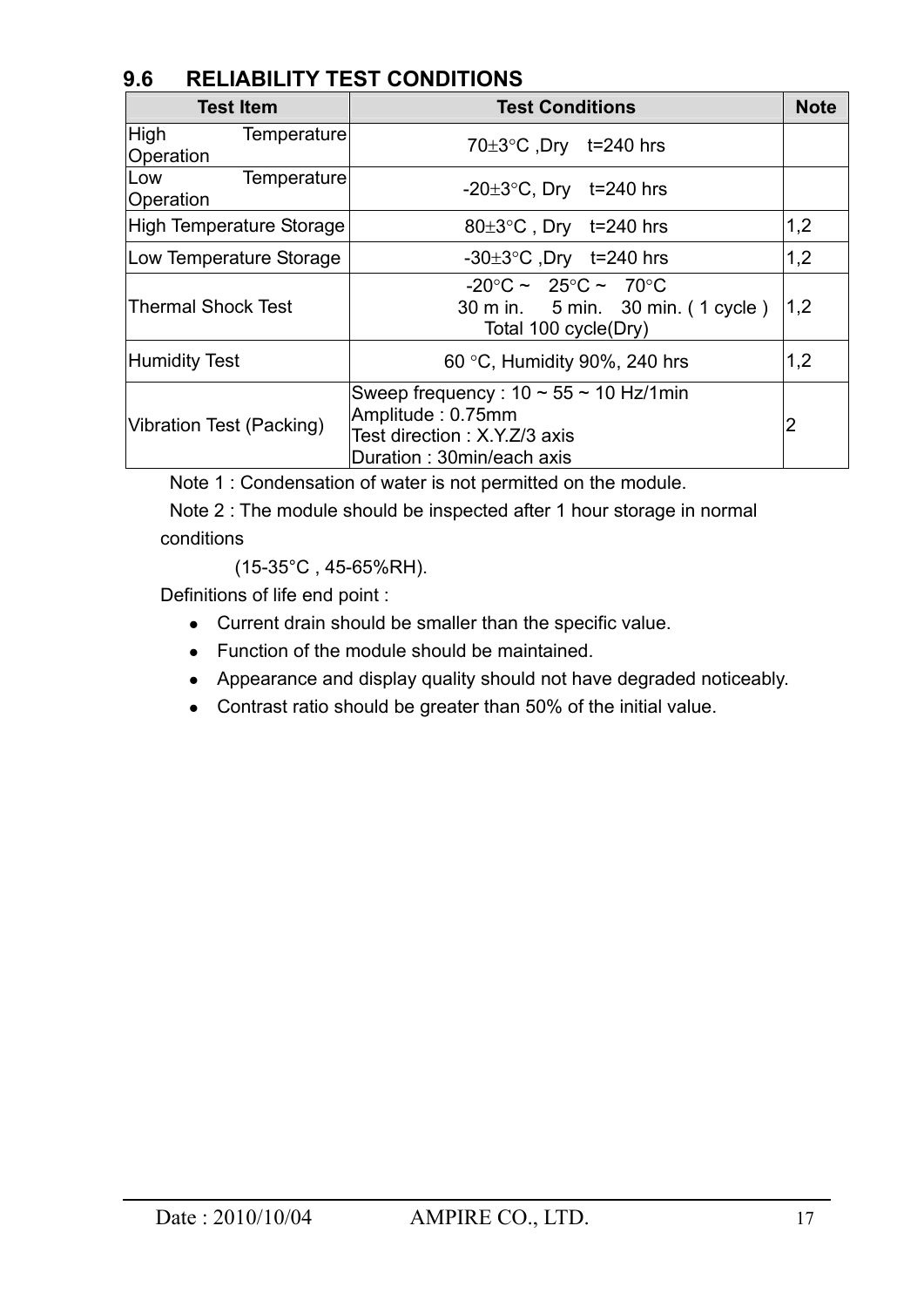## **10. USE PRECAUTIONS**

#### **10-1 Handling precautions**

(1) The polarizing plate may break easily so be careful when handling it. Do not touch, press or rub it with a hard-material tool like tweezers.

(2) Do not touch the polarizing plate surface with bare hands so as not to make it dirty. If the surface or other related part of the polarizing plate is dirty, soak a soft cotton cloth or chamois leather in benzine and wipe off with it. Do not use chemical liquids such as acetone, toluene and isopropyl alcohol. Failure to do so may bring chemical reaction phenomena and deteriorations.

(3) Remove any spit or water immediately. If it is left for hours, the suffered part may deform or decolorize.

(1) If the LCD element breaks and any LC stuff leaks, do not suck or lick it. Also if LC stuff is stuck on your skin or clothing, wash thoroughly with soap and water immediately.

#### **10-2 Installing precautions**

(1) The PCB has many ICs that may be damaged easily by static electricity. To prevent breaking by static electricity from the human body and clothing, earth the human body properly using the high resistance and discharge static electricity during the operation. In this case, however, the resistance value should be approx. 1M $\Omega$  and the resistance should be placed near the human body rather than the ground surface. When the indoor space is dry, static electricity may occur easily so be careful. We recommend the indoor space should be kept with humidity of 60% or more. When a soldering iron or other similar tool is used for assembly, be sure to earth it.

(2) When installing the module and ICs, do not bend or twist them. Failure to do so may crack LC element and cause circuit failure.

(3) To protect LC element, especially polarizing plate, use a transparent protective plate (e.g., acrylic plate, glass etc) for the product case.

(4) Do not use an adhesive like a both-side adhesive tape to make LCD surface (polarizing plate) and product case stick together. Failure to do so may cause the polarizing plate to peel off

#### **10-3 Storage precautions**

(1) Avoid a high temperature and humidity area. Keep the temperature between  $0^{\circ}$ C and 35°C and also the humidity under 60%.

(2) Choose the dark spaces where the product is not exposed to direct sunlight or fluorescent light.

(3) Store the products as they are put in the boxes provided from us or in the same conditions as we recommend.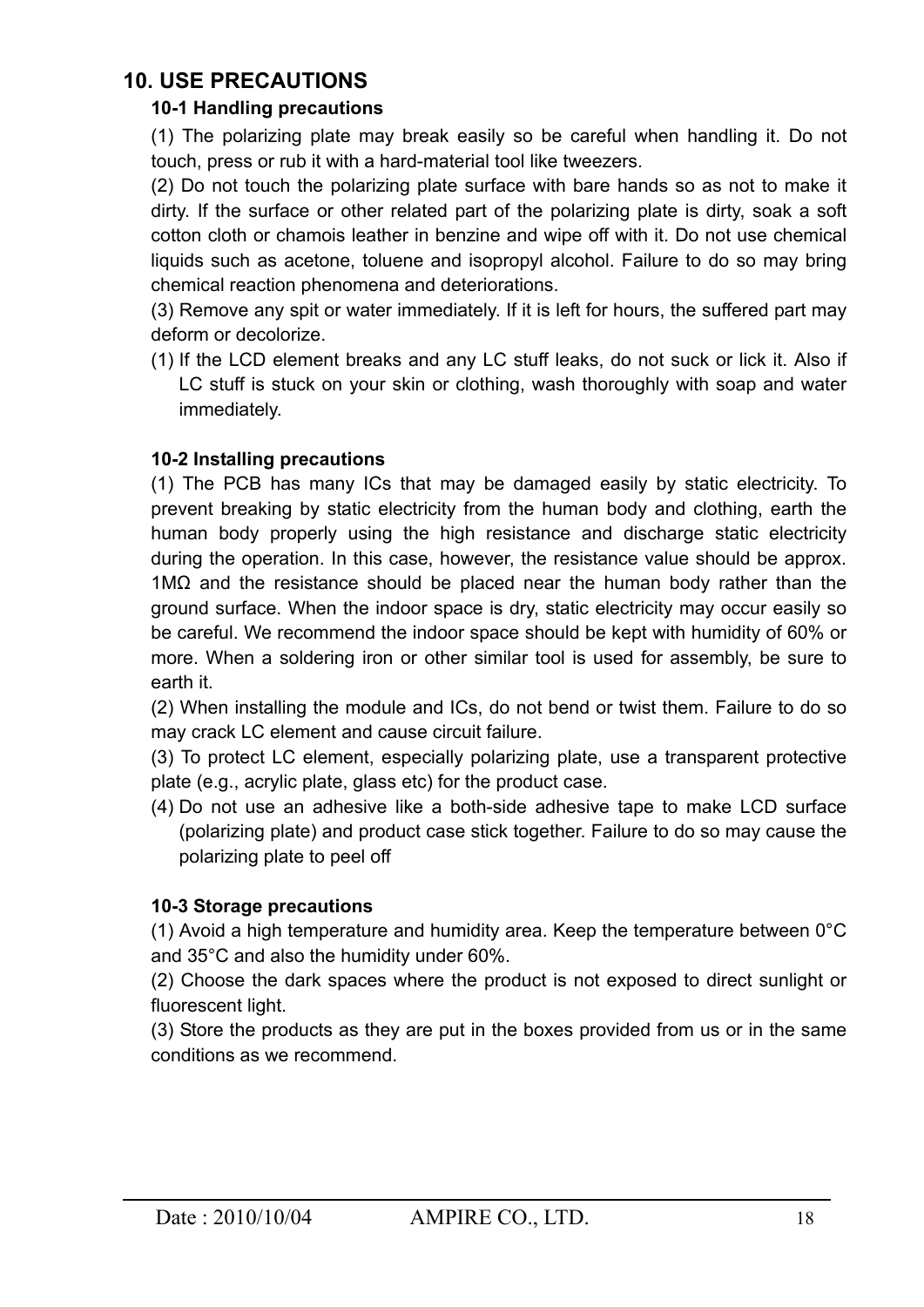#### **10-4 Operating precautions**

(1) Do not boost the applied drive voltage abnormally. Failure to do so may break ICs. When applying power voltage, check the electrical features beforehand and be careful. Always turn off the power to the LC module controller before removing or inserting the LC module input connector. If the input connector is removed or inserted while the power is turned on, the LC module internal circuit may break.

(2) The display response may be late if the operating temperature is under the normal standard, and the display may be out of order if it is above the normal standard. But this is not a failure; this will be restored if it is within the normal standard.

(3) The LCD contrast varies depending on the visual angle, ambient temperature, power voltage etc. Obtain the optimum contrast by adjusting the LC dive voltage.

(4) When carrying out the test, do not take the module out of the low-temperature space suddenly. Failure to do so will cause the module condensing, leading to malfunctions.

(5) Make certain that each signal noise level is within the standard (L level: 0.2Vdd or less and H level: 0.8Vdd or more) even if the module has functioned properly. If it is beyond the standard, the module may often malfunction. In addition, always connect the module when making noise level measurements.

(6) The CMOS ICs are incorporated in the module and the pull-up and pull-down function is not adopted for the input so avoid putting the input signal open while the power is ON.

(7) The characteristic of the semiconductor element changes when it is exposed to light emissions, therefore ICs on the LCD may malfunction if they receive light emissions. To prevent these malfunctions, design and assemble ICs so that they are shielded from light emissions.

(8) Crosstalk occurs because of characteristics of the LCD. In general, crosstalk occurs when the regularized display is maintained. Also, crosstalk is affected by the LC drive voltage. Design the contents of the display, considering crosstalk.

#### **10-5 Other**

(1) Do not disassemble or take the LC module into pieces. The LC modules once disassembled or taken into pieces are not the guarantee articles.

(2) The residual image may exist if the same display pattern is shown for hours. This residual image, however, disappears when another display pattern is shown or the drive is interrupted and left for a while. But this is not a problem on reliability.

(3) AMIPRE will provide one year warrantee for all products and three months warrantee for all repairing products..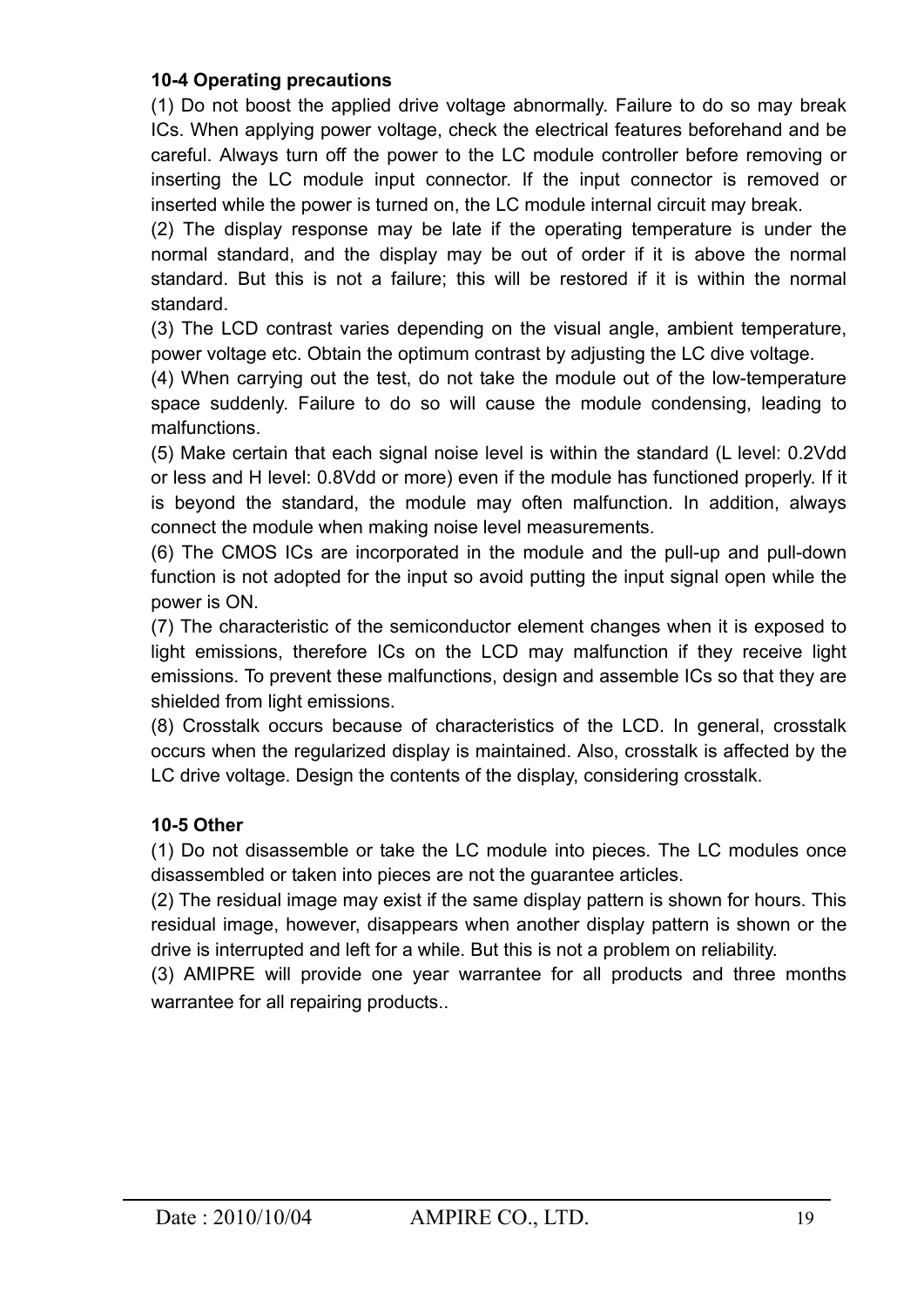## **11. OUTLINE DIMENSION**